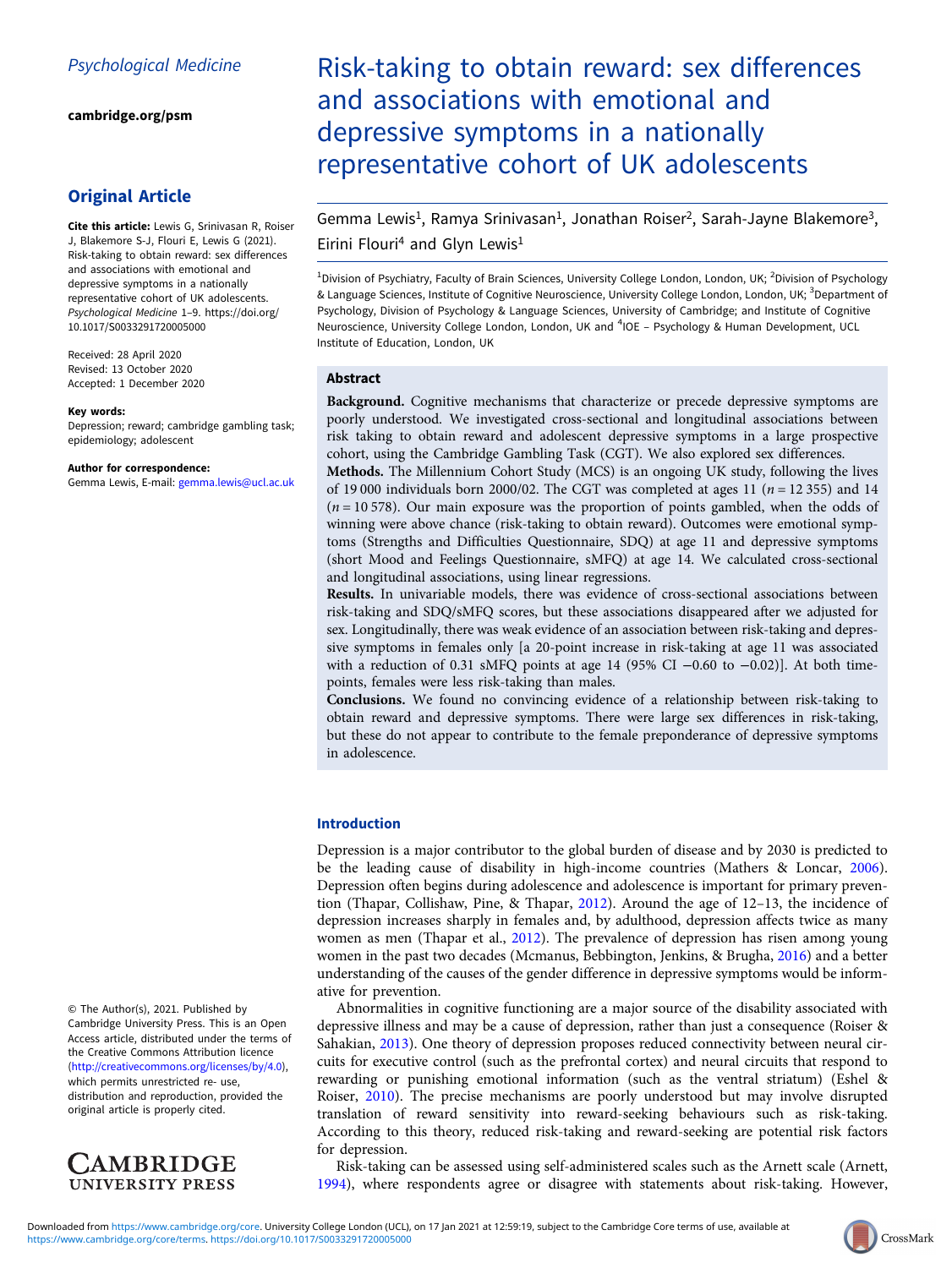self-report measures are prone to recall and social desirability biases, which can reduce validity. In contrast, behavioural tasks such as the Cambridge Gambling Task (CGT) or Iowa Gambling Task (IGT) ask participants to place bets, and decision making in risk-taking and reward-seeking contexts can be more objectively evaluated. A recent systematic review identified five studies of associations between the IGT and depression in adults (de Siqueira et al., [2018\)](#page-7-0). Findings were inconsistent but there was some evidence that adults with depression performed worse on the task overall (compared to adults without depression). As far as we know, associations between the IGT and depression have never been examined in adolescents.

The CGT assesses decision making and risk-taking to obtain reward. In the CGT, participants guess the location of a hidden token, and then gamble a proportion of their points on their decision. If people with depression are less sensitive to rewards (and/ or more sensitive to punishments), one would expect a smaller proportion of points to be gambled in the CGT, even when the odds of winning are high. A few studies have investigated associations between the CGT and depression in adults and found, for example, that people with depression are less likely (than healthy controls) to place high bets when reward probabilities are high (Clark et al., [2011](#page-7-0); Halahakoon et al., [2020\)](#page-7-0). Several studies have investigated associations between the CGT and depression in adolescents, but produced mixed findings. In a small case–control study of 15-year-olds, no differences were observed (Kyte, Goodyer, & Sahakian, [2005](#page-7-0)). In another small case–control study of adolescents with a family history of depression, cases were less risk-taking than controls but there was no difference on risk adjustment (Mannie, Williams, Browning, & Cowen, [2014\)](#page-8-0). There have been two cohort studies, one of males aged 10–11 (Forbes, Shaw, & Dahl, [2007](#page-7-0)) and one of 10–18-year-olds with depressed parents (Rawal, Collishaw, Thapar, & Rice, [2013\)](#page-8-0). In both studies, placing lower stakes when the odds of winning were high was associated with increased depressive symptoms 1 year later.

It is possible that cognitive risk factors for adolescent depression are more common in females than males and this contributes to the higher incidence of depression in females. Adolescent males are more risk-taking than females (Charness & Gneezy, [2012\)](#page-7-0); however, sex differences have not been investigated on gambling tasks such as the CGT. Three adult studies of the CGT have found that men and women do not differ in the overall amount bet, but women exhibit lower risk-adjustment (Deakin, Aitken, Robbins, & Sahakian, [2004;](#page-7-0) van den Bos, Homberg, & de Visser, [2013](#page-8-0); van den Bos, Taris, Scheppink, de Haan, & Verster, [2014\)](#page-8-0).

Existing studies of the CGT and depression in adolescents are small  $(n < 200)$  and may have lacked statistical power to detect small effects (Button et al., [2013\)](#page-7-0). They also use unrepresentative samples and might have been affected by selection bias. The two cohort studies used short follow-up periods (1 year) and one only assessed males up to the age of 12 (Forbes et al., [2007\)](#page-7-0). Depression is rare in males until later in adolescence, so this study might have lacked statistical power to detect valid associations. The other cohort study contained very few males with depression, so had limited statistical power to investigate sex differences (Rawal et al., [2013\)](#page-8-0).

We used a large nationally representative UK birth cohort to investigate cross-sectional and longitudinal associations between risk-taking to obtain reward on the CGT and adolescent depressive symptoms. We also examined sex differences in performance

on the task and compared cross-sectional and longitudinal associations in females and males.

#### Methods

## **Sample**

The Millennium Cohort Study (MCS) is an ongoing nationally representative study of 18 552 families and 18 818 children born in the UK between 2000 and 2002 (Joshi & Fitzsimons, [2016](#page-7-0)). The target population, from which every child had a chance of being selected, was defined as those born within eligible dates: between September 2000 and August 2001 in England and Wales and between November 2000 and January 2002 in Scotland and Northern Ireland; alive and living in the UK at age 9 months and eligible to receive Child Benefit at that age. Probability (or random) methods of selection were used. The primary sampling unit was geographical area defined by electoral wards and the population was stratified by UK country, ethnic background and social deprivation. More socially deprived and ethnically diverse areas were oversampled to increase representation. Six waves of data have been collected: when children were aged around 9 months (MCS1), 3 (MCS2), 5 (MCS3), 7 (MCS4), 11 (MCS5) and 14 years (MCS6). Further details are available on the study website: [https://cls.ucl.ac.uk/cls-studies/mil](https://cls.ucl.ac.uk/cls-studies/millennium-cohort-study/)[lennium-cohort-study/](https://cls.ucl.ac.uk/cls-studies/millennium-cohort-study/).

We used data from ages 11 and 14 (when the CGT was available), excluding 246 twins and 10 triplets so that data were independent. Flow of participants through the study is shown in online Supplementary Fig. S1. All families gave written informed consent. Data were obtained from the UK Data Archive. Ethics approval for the MCS was obtained from the UK National Health Service Research Ethics Committee (ref: 11/YH/0203). The authors report no conflict of interests.

## **Outcome**

## Adolescent depressive symptoms

Our primary outcome was the short Moods and Feelings Questionnaire (sMFQ), completed at 14 years of age (only). The sMFQ is a 13-item self-report measure of DSM-IV depressive symptoms in the past 2 weeks, ranging from 0 to 26, with higher scores indicating more severe symptoms. The sMFQ is a widely used measure of adolescent depressive symptoms, with excellent psychometric properties including high sensitivity and specificity (Thapar & McGuffin, [1998](#page-8-0)). Reliability was high (Cronbach's  $\alpha$ 0.97). A score of 12 or above indicates potential clinical significance (Thapar & McGuffin, [1998\)](#page-8-0). We used the sMFQ total score as our main outcome and report the proportion exceeding the cut-off as a descriptive.

## Child emotional symptoms

The Strengths and Difficulties Questionnaire (SDQ) has five subscales assessing emotional symptoms, conduct problems, hyperactivity, peer problems and prosocial behaviour. The SDQ was completed by the parent (mostly mothers) at multiple waves, when children were aged 3–14. We used the five-item emotional symptoms sub-scale as the outcome in our age 11 cross-sectional analyses (only), as there was no depression measure. Analyses at age 14 used the sMFQ as the outcome.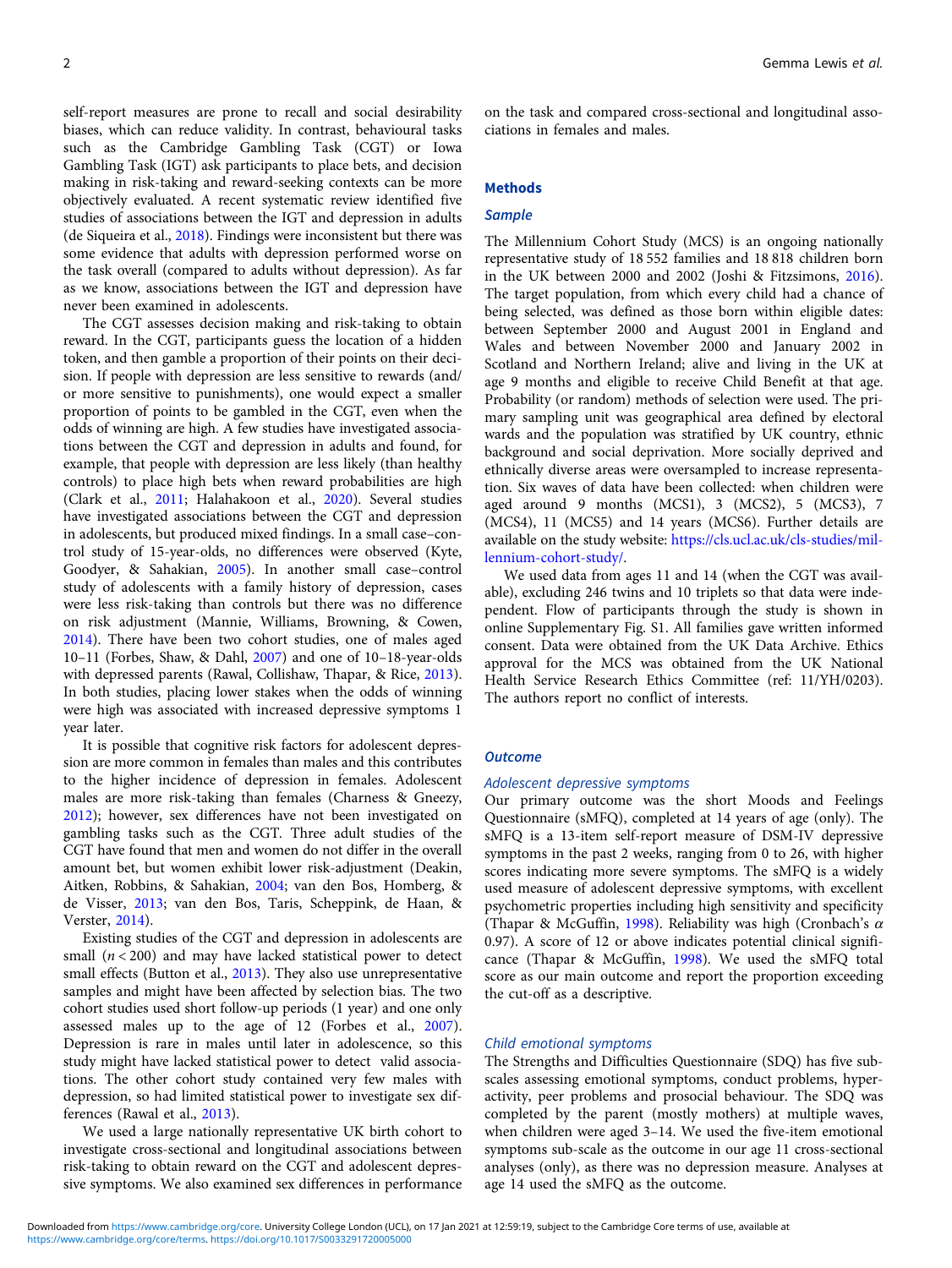## Exposure

The CGT was completed on a computer at ages 11 and 14. Participants were shown 10 red or blue boxes at the top of the screen. At the bottom of the screen were two more boxes, labelled either red or blue. Participants were told that a yellow token was hidden underneath one of the boxes at the top of the screen. They had to guess whether the token was hidden under a red or blue box, and indicate their choice by selecting a box at the bottom of the screen (online Supplementary Fig. S2). The task was in five stages. Stage one was a 'decision-only' practice stage with four trials: on each trial, the task was to indicate whether the token was hidden under a red or blue box. In the first trial, the interviewer demonstrated, and in the remaining three trials, the participant practised.

After the decision-only stage, the gambling stages (stages two to five) began. Participants were given 100 points and told that their aim was to get as many points as possible before the task ended. After selecting the colour of the box hiding the token, participants were asked to bet a percentage of their points on how confident they were. The percentages were individually flashed onto the screen in 5 s intervals (5, 25, 50, 75, 95%). The participant selected a percentage and the location of the token was revealed. The value of the bet was either added to (if correct) or subtracted from (if incorrect) the point total (Rawal et al., [2013\)](#page-8-0).

In the first two gambling stages (stages two and three), bets were presented in ascending order (5, 25, 50, 75, 95%). Stage 2 was a practice, with four trials. The interviewer demonstrated the first and the participant practised the remaining three. The ascending stage then began, with two blocks of nine trials. In the last two gambling stages (stages four and five), bets were presented in descending order (95, 75, 50, 25, 5%; first a practice stage of four trials, then an assessed stage with two blocks of nine trials).

Two outcome variables were derived from the CGT, consistent with previous studies (Murphy et al., [2001](#page-8-0)) (full details on how the variables were derived can be found here: [https://cls.ucl.ac.](https://cls.ucl.ac.uk/wpcontent/uploads/2017/07/mcs5_cantab_assessments_data_note.pdf) [uk/wpcontent/uploads/2017/07/mcs5\\_cantab\\_assessments\\_data\\_](https://cls.ucl.ac.uk/wpcontent/uploads/2017/07/mcs5_cantab_assessments_data_note.pdf) [note.pdf](https://cls.ucl.ac.uk/wpcontent/uploads/2017/07/mcs5_cantab_assessments_data_note.pdf)).

- (1) Risk-taking to obtain reward: The mean percentage of the current points total that participants choose to gamble, on trials when they selected the most likely outcome (e.g. trials when they selected a red box, when there were more red than blue boxes). The risk-taking variable is therefore the proportion bet (restricted to trials where participants choose the more probable colour), irrespective of the odds of winning (i.e. whether on 6:4, 7:3, 8:2 or 9:1 trials). Percentages range from 5% to 95% so the risk-taking measure ranges from 0.05 to 0.95. We converted these proportions to percentages (ranging from 5% to 95%).
- (2) Risk adjustment: Participants should bet a higher proportion of their points on a certain colour when more of the boxes are that colour. For example, participants should bet more on a red box when the ratio of boxes is 9:1 (red:blue) than when it is 6:4 (red:blue). Risk adjustment measures the extent to which, on trials where a larger proportion of boxes are a certain colour, participants bet a higher proportion of their points. Higher risk adjustment scores represent a higher proportion of points bet as ratio increases. Risk adjustment is calculated using the following formula:

 $(2a + b - c - 2d)/e$ 

#### Potential confounders

We identified variables that might be alternative explanations of the association between exposure and outcome, but not on the causal pathway between them. We included family income, maternal education, child age at the time of the exposure, ethnic background, stage of pubertal development, child cognitive ability (as a proxy for intelligence quotient), parent depressive symptoms and, in longitudinal analyses, children's baseline emotional symptoms and behavioural problems. Details on how these were measured are included in the Supplementary material.

## Statistical analyses

All analyses were conducted in Stata version 14, weighted to account for the MCS sampling design and representativeness. We applied the sampling weights before analyses were run, so that standard errors were adjusted to account for possible effects of stratification and clustering. We present baseline characteristics in the sample overall, and according to exposure status using  $t$ tests or  $\chi^2$  tests for continuous or categorical characteristics, respectively.

## Sex differences in risk-taking and risk adjustment

We investigated sex differences in risk-taking and risk adjustment at ages 11 and 14 using univariable linear regression models. We also present these linear regression models after adjusting for the variables we considered as confounders in other analyses. In the sample overall, and according to sex, we calculated the correlation between risk-taking at ages 11 and 14, and did the same for risk adjustment.

## Cross-sectional associations at 11 and 14 years of age

First, we tested a univariable linear regression model with risktaking (continuous exposure) and emotional symptoms (continuous outcome) at 11 years of age. Next, we adjusted for potential confounders assessed at the time of assessment (age 11) or as close as possible to it. Next, we adjusted for sex. We also calculated an interaction between sex and risk-taking, to test whether the association varied by sex. The same analyses were conducted at age 14, with depressive symptoms as the outcome.

#### Longitudinal associations

First, we tested a univariable linear regression model with risktaking (continuous exposure) at age 11 and depressive symptoms (continuous outcome) at age 14. Next, we adjusted for potential confounders at baseline, and then for sex. We calculated an interaction between sex and risk-taking. These analyses were repeated with the age 11 risk adjustment variable as the exposure.

## Missing data

Our primary analyses for each aim used a sample with complete data on all variables required for that aim (cross-sectional or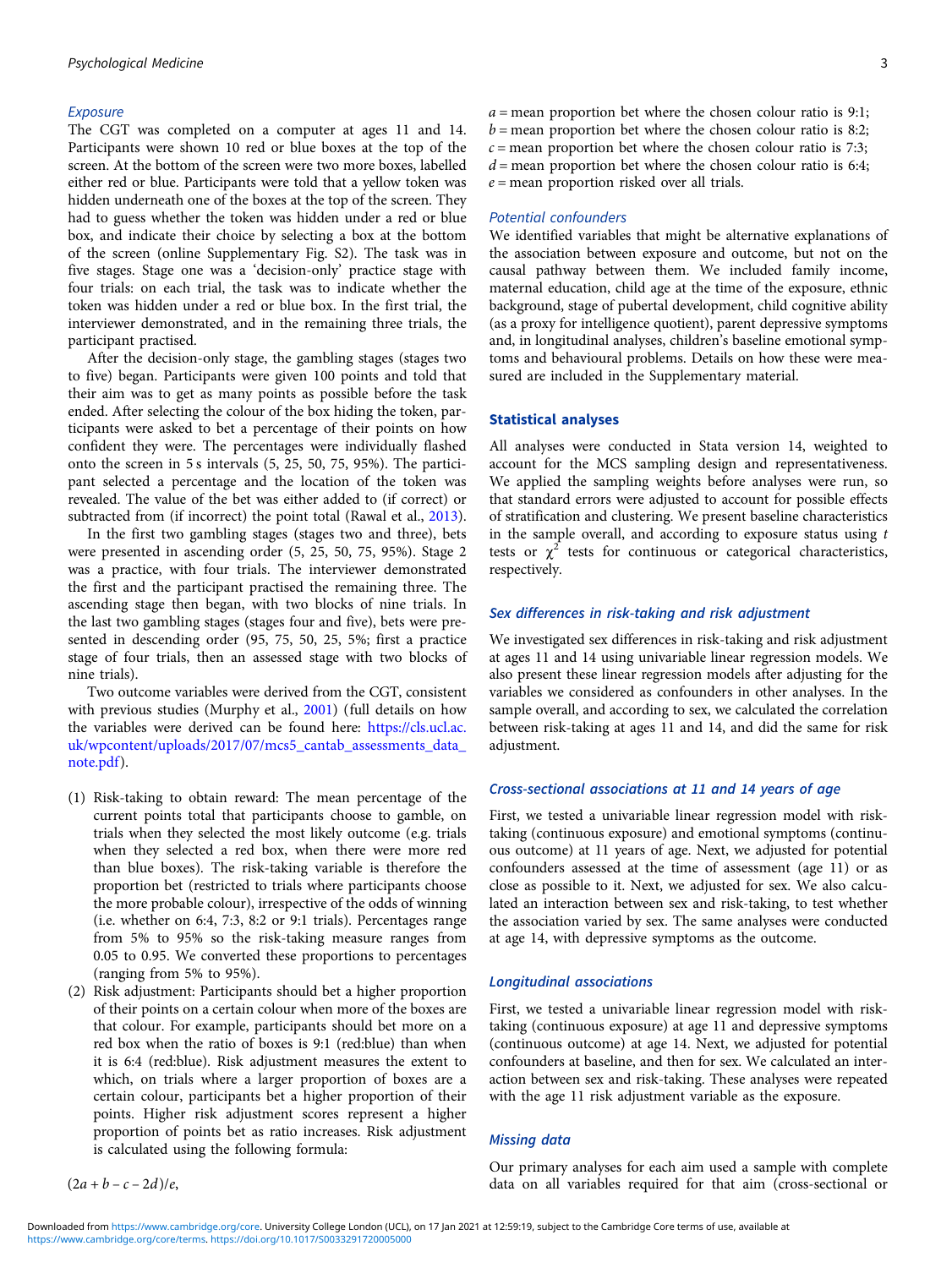longitudinal). First, we investigated differences between the samples with complete and missing data. In cross-sectional analyses, we used a population weight to adjust the sample to be representative of the population. This would also account for differences between complete case samples and the target population that were due to missing data. In the longitudinal analysis, we used a non-response weight which accounted for potential attrition biases and adjusted the sample to be representative of the population.

As a sensitivity analysis, we replaced missing data with multiple imputation using chained equations (MICE) (Sterne et al., [2009\)](#page-8-0). We assumed missing data were dependent on observed data ('missing at random') and imputed 50 datasets. To predict missing data, we used all variables in analysis models and auxiliary variables including SDQ measures at all time-points. For each analysis (cross-sectional or longitudinal), we started with a sample that had complete data on the exposure, and replaced the missing data in confounders and outcome. MICE allows for uncertainty about the true values of missing data, by creating multiple plausible imputed datasets and combining the results from each. Missing values are replaced by imputed values sampled from their predictive distribution based on the observed data. Standard methods of analysis (e.g. regression models) are then used and results are averaged to give overall estimations, with standard errors calculated using Rubin's rules (Sterne et al., [2009\)](#page-8-0).

#### Results

## Descriptive statistics

Complete data on exposure, outcome and confounders were available for 10 396 adolescents at age 11 (mean age 11 years, S.D. 0.48; 50% female; online Supplementary Fig. S1). At age 14, we had complete data on 8628 adolescents (mean age 14 years, S.D. 0.45; 50% female; online Supplementary Fig. S1). For longitudinal analyses, complete data were available for 8418 adolescents (online Supplementary Fig. S1). Participants who dropped out of the study by age 14 had higher risk-taking, parental depression and SDQ scores and tended to be from parents with lower incomes and educational qualifications. They were also more likely to be male and had lower verbal reasoning scores (online Supplementary Table S1).

[Table 1](#page-4-0) shows the characteristics of the sample overall, and according to risk-taking scores (using a median split of the risktaking variable, to illustrate differences between those with higher and lower risk-taking, to identify potential confounders). Children who were less risk-taking at age 11 were more likely to be female, less likely to be an ethnic minority and had parents with lower education and income [\(Table 1](#page-4-0)). Less risk-taking children had lower parental depressive symptoms, lower SDQ total scores at age 11 and a higher mean verbal reasoning score ([Table 1](#page-4-0)). There was no evidence of an association between risktaking and pubertal status in females or males at age 11 ([Table 1\)](#page-4-0). At age 14, there was a similar pattern, but no differences for parental depressive symptoms [\(Table 2](#page-4-0)). There was no evidence of an association between pubertal status and risk-taking at age 15 in females. A larger proportion of males in the lowest pubertal status category were in the high-risk-taking group (compared with the low-risk-taking group).

The mean SDQ emotional symptoms score at 11 years of age was 1.82 (S.D.) in the sample overall, 1.90 (S.D.) in females and 1.73 (S.D.) in males. The mean sMFQ depressive symptoms score at 14 years of age was 5.62 (S.D. 8.21) in the sample overall, 7.20 (S.D. 9.52) in females and 4.01 (S.D. 5.51) in males. On the sMFQ at age 14, 1567 (18%) adolescents met the recommended criteria for symptoms of clinical significance, 1135 (72%) females and 432 (28%) males.

#### Sex differences in risk-taking and risk adjustment

In the sample overall, the mean risk-taking score at 11 years of age was 52.60 (S.D. 16.92). By 14 years of age, this had decreased slightly to 51.35% (S.D. 14.67; mean difference 1.00, 95% CI 0.63–1.37,  $p < 0.0001$ ). The correlation between risk-taking scores at ages 11 and 14 was  $r = 0.33$  ( $p < 0.0001$ ).

At each time-point, males were more risk-taking than females ([Tables 1](#page-4-0) and [2](#page-4-0)). At 11 years of age, the mean risk-taking score for males was 57.6% (S.D. 15.71) and for females 48.3% (S.D. 16.75). The unadjusted mean difference in risk-taking between males and females, from weighted linear regression, was 9.31 percentage points (95% CI 8.59-10.03,  $p < 0.0001$ ). After adjustments, the mean difference was 9.39 (95% CI 8.66–10.10,  $p < 0.0001$ ). At 14 years of age, the mean risk-taking score had decreased slightly in males (55.59%, S.D. 14.33%) and remained similar in females (48.10%, S.D. 14.36%); the mean difference from weighted linear regression was 7.52 percentage points (95% CI 6.87-8.17,  $p < 0.0001$ ) before adjustments and after, 7.57 (95% CI 6.92–8.23, p < 0.0001). The correlation between risktaking at the two ages was similar in males  $(r = 0.28, p < 0.0001)$ and females ( $r = 0.28$ ,  $p < 0.0001$ ).

In the sample overall, the mean risk adjustment score at 11 years of age was 0.67 (S.D. 1.03). By 14 years of age, this had increased to 1.04 (S.D. 0.98). The correlation between risk adjustment at ages 11 and 14 was  $r = 0.26$  ( $p < 0.0001$ ).

At 11 years of age, there was no evidence of a sex difference in risk adjustment. The mean risk adjustment score for males was 0.68 (S.D. 1.03) and for females 0.66 (S.D. 1.04); mean difference 0.03 (95% CI −0.01 to −0.07, p = 0.20). At 14 years of age, the mean risk adjustment score had increased in females and males but to a larger extent in males (mean, males: 1.15, S.D. 0.98; mean, females: 0.96, S.D. 0.97); mean difference from weighted linear regression before  $(0.16, 95\% \text{ CI } 0.11-0.21, p < 0.0001)$  and after (0.15, 95% CI 0.10-0.20,  $p < 0.0001$ ) adjustments. The correlation between risk adjustment across time-points was similar in males ( $r = 0.27$ ,  $p < 0.0001$ ) and females ( $r = 0.25$ ,  $p < 0.0001$ ).

#### Cross-sectional associations

Mean SDQ and sMFQ scores according to risk-taking and risk adjustment are presented in online Supplementary Tables S2–S4.

Cross-sectional associations between risk-taking and emotional symptoms at 11 years of age are presented in [Table 3.](#page-5-0) In a univariable model, we found no evidence of an association ( $-0.03$ , 95% CI  $-0.08$  to 0.03,  $p = 0.314$ ). After adjustments, there was stronger evidence of a negative association (−0.07, 95% CI  $-0.12$  to  $-0.01$ ,  $p = 0.015$ ). This association attenuated after accounting for sex (−0.04, 95% CI −0.09 to 0.01,  $p = 0.122$ ). When associations were examined separately in males and females (i.e. the potentially confounding role of sex is removed), there was no evidence of an association between risktaking and emotional symptoms, indicating confounding by sex. There was no evidence of an interaction between risk-taking and sex ( $p = 0.99$ ).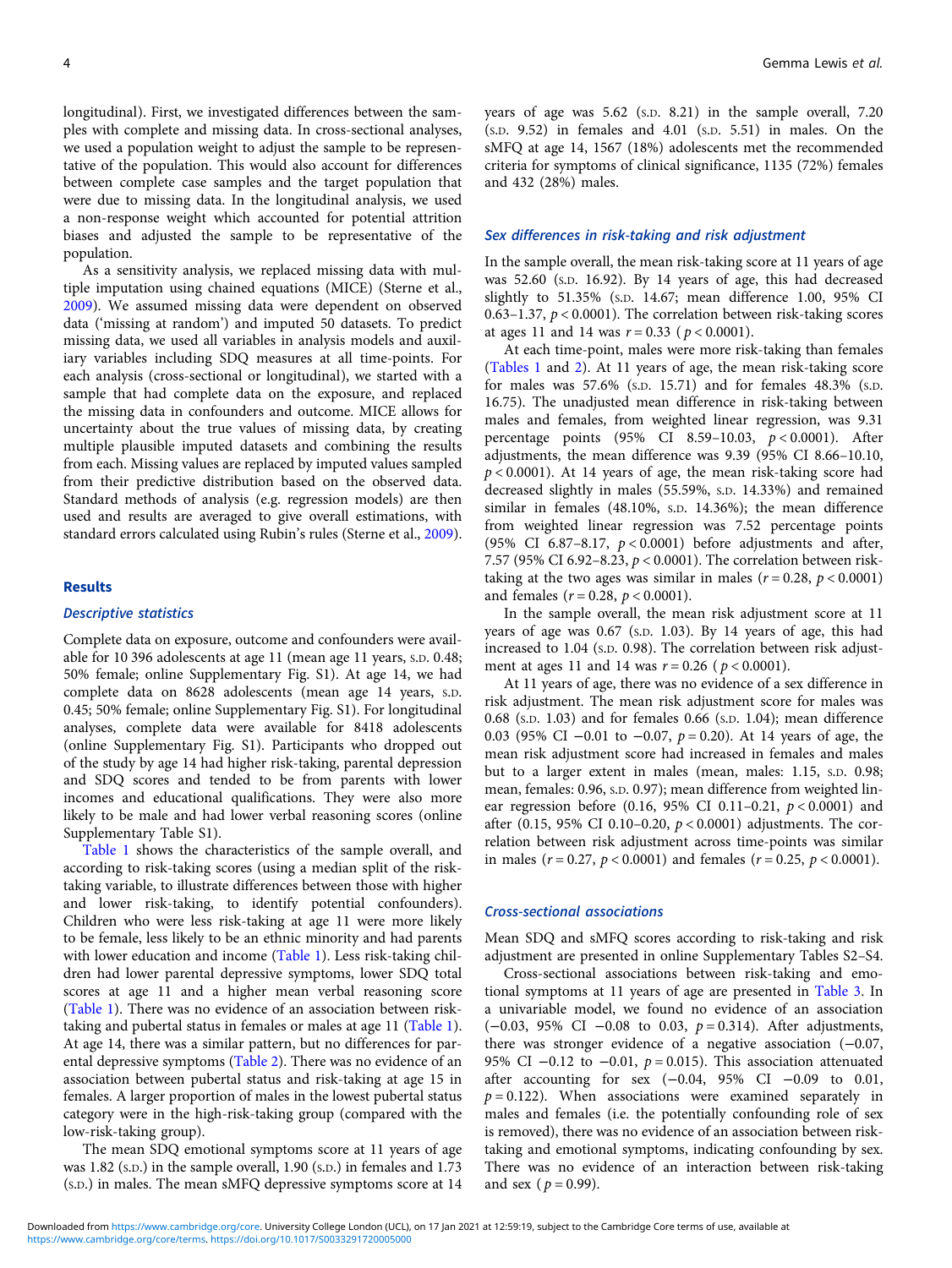## <span id="page-4-0"></span>Psychological Medicine 5

Table 1. Characteristics of those with complete data at 11 years of age in the sample overall and according to reward-seeking split at the median ( $n = 10,396$ )

|                                                                               |                |                  | Risk-taking <sup>a</sup> | $p^{\rm b}$ |
|-------------------------------------------------------------------------------|----------------|------------------|--------------------------|-------------|
| Characteristic                                                                | Sample overall | Low $(n = 5436)$ | High $(n = 4960)$        |             |
| Mean parent depressive symptoms score (s.p.), range 0-24                      | 3.80(6.61)     | 3.72(9.07)       | 3.91(7.70)               | 0.069       |
| Mean verbal reasoning score (s.p.), range 20-80                               | 59.52 (25.21)  | 59.78 (20.06)    | 59.23 (22.56)            | 0.022       |
| Mean SDQ total difficulties score (s.p.), range 0-36                          | 7.26(9.01)     | 6.77(8.16)       | 7.81(8.13)               | < 0.0001    |
| Lowest income quintile                                                        | 1754 (11%)     | 817 (10%)        | 937 (13%)                | < 0.0001    |
| Compulsory maternal education only                                            | 4173 (44%)     | 2307 (46%)       | 1866 (42%)               | < 0.0001    |
| Ethnic minority                                                               | 1290 (9%)      | 560 (8%)         | 730 (10%)                | < 0.0001    |
| Female                                                                        | 5159 (50%)     | 3300 (61%)       | 1859 (38%)               | < 0.0001    |
| In female sub-sample ( $n = 5159$ ): stage of breast development <sup>c</sup> |                |                  |                          |             |
| Not yet started                                                               | 987 (19%)      | 602 (19%)        | 385 (19%)                |             |
| Barely started                                                                | 1644 (32%)     | 1059 (32%)       | 585 (32%)                |             |
| Definitely started                                                            | 2527 (49%)     | 1638 (49%)       | 889 (48%)                | 0.65        |
| In male sub-sample ( $n = 5237$ ): stage of facial hair development           |                |                  |                          |             |
| Not yet started                                                               | 4778 (91%)     | 1941 (91%)       | 2837 (92%)               |             |
| <b>Barely started</b>                                                         | 356 (7%)       | 147 (7%)         | 209 (7%)                 |             |
| Definitely started                                                            | 103 (2%)       | 48 (2%)          | 55 (1%)                  | 0.47        |

Data are mean (s.p.) or  $n$  (%).

Ns are unweighted; means, standard deviations and percentages are weighted to be representative of the sample overall.

<sup>a</sup>Split at the median value for risk-taking, 55.

 $^{\text{b}}$  Value for the comparison between low- and high-risk-taking obtained from t tests for continuous characteristics and  $\chi^2$  tests for categorical characteristics. Data on puberty missing for one female adolescent adolescent.

|                                                                               |                |                  | Risk-taking <sup>a</sup> | $p^{\rm b}$ |
|-------------------------------------------------------------------------------|----------------|------------------|--------------------------|-------------|
| Characteristic                                                                | Sample overall | Low $(n = 4515)$ | High $(n = 4113)$        |             |
| Mean parent depressive symptoms score (s.p.), range 0-24                      | 4.08(5.67)     | 4.07 (5.49)      | 4.09(4.82)               | 0.80        |
| Mean adolescent vocabulary score (s.p.), range 0-19                           | 7.39 (4.72)    | 7.38(4.34)       | 7.01(4.17)               | < 0.0001    |
| Lowest income quintile                                                        | 1056 (9%)      | 477 (8%)         | 579 (10%)                | < 0.0001    |
| Compulsory maternal education                                                 | 3672 (46%)     | 1976 (47%)       | 1696 (45%)               | 0.018       |
| Ethnic minority                                                               | 1138 (9%)      | 531 (9%)         | 607 (10%)                | < 0.0001    |
| Female                                                                        | 4354 (50%)     | 2724 (61%)       | 1630 (38%)               | < 0.0001    |
| In female sub-sample ( $n = 4354$ ): stage of breast development <sup>c</sup> |                |                  |                          |             |
| Not yet started                                                               | 49 (1%)        | 26(1%)           | 23 (1%)                  |             |
| Barely started                                                                | 897 (19%)      | 560 (19%)        | 337 (19%)                |             |
| Definitely started                                                            | 2962 (69%)     | 1865 (70%)       | 1097 (68%)               |             |
| Seems completed                                                               | 445 (11%)      | 273 (10%)        | 172 (11%)                | 0.50        |
| In male sub-sample ( $n = 4274$ ): stage of facial hair development           |                |                  |                          |             |
| Not yet started                                                               | 851 (21%)      | 321 (19%)        | 530 (22%)                |             |
| Barely started                                                                | 1865 (44%)     | 799 (44%)        | 1066 (43%)               |             |
| Definitely started                                                            | 1474 (34%)     | 640 (35%)        | 834 (33%)                |             |
| Seems completed                                                               | 84 (2%)        | 31(2%)           | 53 (2%)                  | 0.029       |

Table 2. Characteristics of the sample with complete data at 14 years of age, according to risk-taking split at the median ( $n = 8628$ )

Data are mean  $(s.p.)$  or  $n(%)$ 

Ns are unweighted; means, standard deviations and percentages are weighted to be representative of the sample overall.

<sup>a</sup>Split at the median value for risk-taking, 52.

 $^{\text{b}}$  Value for the comparison between low- and high-risk-taking obtained from t tests for continuous characteristics and  $\chi^2$  tests for categorical characteristics.  $°$ Data on puberty missing for one female adolescent.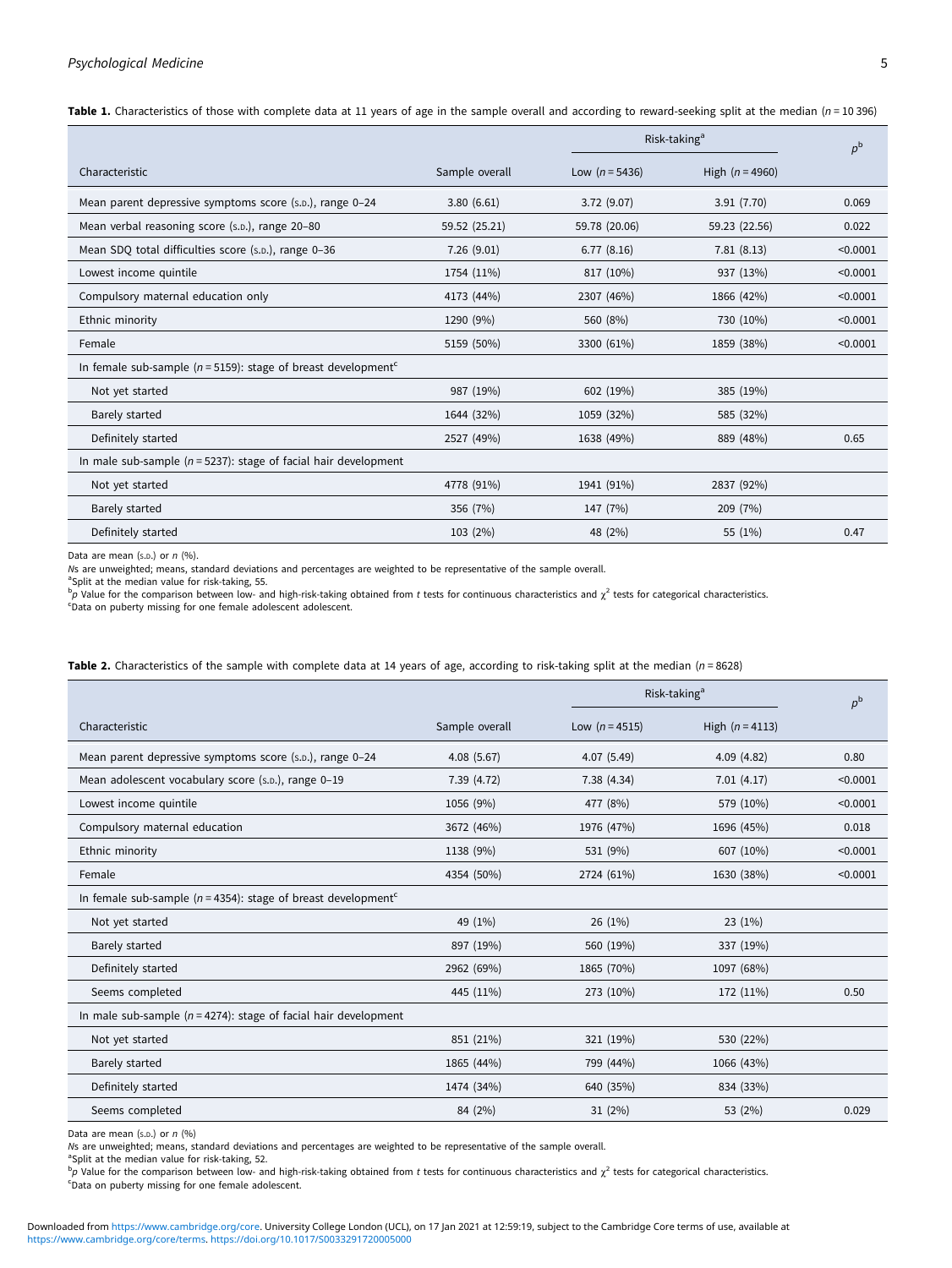<span id="page-5-0"></span>Table 3. Unstandardized regression coefficients, and 95% confidence intervals, for the change in SDQ scores (continuous outcome) per 20-point increase in risk-taking (continuous exposure) at age 11, in the complete-case sample ( $n = 10,396$ )

| Sample overall                                | Coefficient (95% CI)           | p     |
|-----------------------------------------------|--------------------------------|-------|
| Model 1a: Univariable ( $n = 10396$ )         | $-0.03$ ( $-0.08$ to 0.03)     | 0.314 |
| Model 1b: Model 1a adjusted <sup>a</sup>      | $-0.07$ ( $-0.12$ to $-0.01$ ) | 0.015 |
| Model 1c: Model 1b adjusted for sex           | $-0.04$ ( $-0.09$ to 0.01)     | 0.122 |
| Sub-group analyses by sex                     | Coefficient (95% CI)           | p     |
| Model 2a: Univariable, females ( $n = 5159$ ) | $0.01$ (-0.07 to 0.09)         | 0.752 |
| Model 2b: Model 2a adjusted <sup>b</sup>      | $-0.04$ ( $-0.11$ to 0.03)     | 0.299 |
| Model 3a: Univariable, males ( $n = 5237$ )   | $0.00$ (-0.07 to 0.08)         | 0.987 |
| Model 3b: Model 3a adjusted <sup>b</sup>      | $-0.04$ ( $-0.11$ to 0.03)     | 0.217 |

<sup>a</sup>Adjusted for confounders measured at or as close as possible to baseline (age 11): family income, maternal education, child age, child ethnicity, child verbal reasoning score, main carer depressive symptoms.

<sup>b</sup>Adjusted for the above confounders and, in addition, stage of breast development in females and facial hair development in males at age 11.

Table 4. Unstandardized regression coefficients, and 95% confidence intervals, for the change in sMFQ scores (continuous outcome) per 20-point increase in risk-taking (continuous exposure) at age 14, in the complete-case sample ( $n = 8628$ )

| Sample overall                                | Coefficient (95% CI)           | р        |
|-----------------------------------------------|--------------------------------|----------|
| Model 1a: Univariable $(n = 8628)$            | $-0.52$ ( $-0.71$ to $-0.33$ ) | < 0.0001 |
| Model 1b: Model 1a adjusted <sup>a</sup>      | $-0.54$ ( $-0.73$ to $-0.35$ ) | < 0.0001 |
| Model 1c: Model 1b adjusted for sex           | $0.05$ (-0.15 to 0.25)         | 0.637    |
| Sub-group analyses by sex                     | Coefficient (95% CI)           | P        |
| Model 2a: Univariable, females ( $n = 4354$ ) | $0.08$ (-0.29 to 0.44)         | 0.680    |
| Model 2b: Model 2a adjusted <sup>b</sup>      | $0.02$ (-0.34 to 0.38)         | 0.893    |
| Model 3a: Univariable, males ( $n = 4274$ )   | $0.05$ (-0.16 to 0.26)         | 0.612    |
| Model 3b: Model 3a adjusted <sup>b</sup>      | $0.08$ (-0.14 to 0.29)         | 0.472    |

<sup>a</sup>Adjusted for confounders measured at or as close as possible to the time of the exposure (age 14): family income, maternal education, child age, child ethnicity, child vocabulary score, main carer depressive symptoms.

<sup>b</sup>Adjusted for the above confounders and, in addition, stage of breast development in females or facial hair development in males at age 14.

We tested for a non-linear association between risk-taking and emotional symptoms with a quadratic term in the fully adjusted model. There was no evidence of deviation from linearity ( $p$  value for quadratic term 0.18).

When analyses were repeated with risk adjustment as the exposure, there was no evidence of an association with emotional symptoms after adjustment for confounders (online Supplementary Table S5).

Cross-sectional associations between risk-taking and depressive symptoms at 14 years of age are presented in Table 4. In the univariable model, we found strong evidence of an association. For each 20-point increase in risk-taking, depressive symptoms decreased by 0.52 of an MFQ point (95% CI −0.71 to −0.33,  $p < 0.0001$ ). This was hardly altered after adjusting for confounders (−0.54, 95% CI −0.73 to −0.35, p < 0.0001) but substantially reduced after accounting for sex (0.05, 95% CI −0.15 to 0.25,  $p = 0.637$ ). In associations stratified by sex, there was no evidence of an association. There was no evidence of an interaction between risk-taking and sex ( $p = 0.97$ ).

When analyses were repeated with risk adjustment as the exposure, there was no evidence of an association with depressive symptoms after adjustment for confounders (online Supplementary Table S6).

## Longitudinal association

Longitudinal associations are presented in [Table 5.](#page-6-0) In the univariable model, we found strong evidence that, for every 20-point increase in risk-taking at age 11, depressive symptoms decreased by 0.55 of an MFQ point at age 14 (95% CI −0.76 to −0.34,  $p < 0.0001$ ). After adjusting for confounders, this association was very similar (−0.65, 95% CI −0.85 to −0.44, p < 0.0001), but reduced substantially after we adjusted for sex (−0.13, 95% CI  $-0.33$  to 0.07,  $p = 0.196$ ). In analyses stratified by sex, there was weak evidence of an association in females (−0.31, 95% CI  $-0.60$  to  $-0.02$ ,  $p = 0.037$ ). There was no evidence of an association in males (0.11, 95% CI −0.11 to 0.34,  $p = 0.328$ ). There was weak evidence of an interaction between risk-taking and sex ( $p = 0.015$ ).

With risk adjustment as the exposure, there was no evidence of an association with depressive symptoms after adjustment for confounders (online Supplementary Table S7).

## Sensitivity analyses

A similar pattern of associations for risk-taking was observed cross-sectionally and longitudinally in imputed samples (online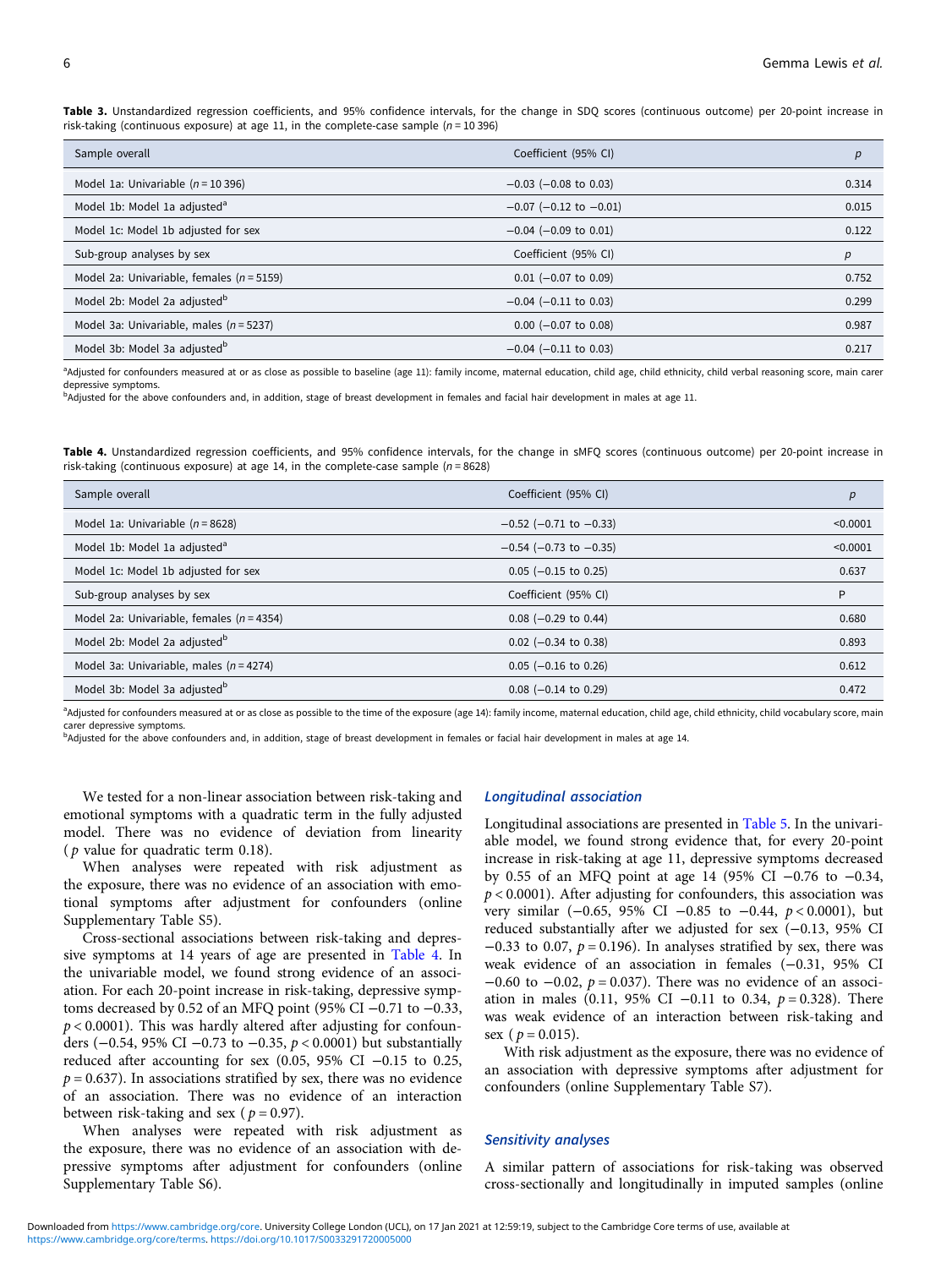<span id="page-6-0"></span>Table 5. Unstandardized regression coefficients, and 95% confidence intervals, for the change in sMFO scores at age 14 (continuous outcome) per 20-point increase in risk-taking at age 11 (continuous outcome), in the complete-case sample ( $n = 8418$ )

| Sample overall                                | Coefficient (95% CI)           | р        |
|-----------------------------------------------|--------------------------------|----------|
| Model 1a: Univariable $(n = 8418)$            | $-0.55$ ( $-0.76$ to $-0.34$ ) | < 0.0001 |
| Model 1b: Model 1a adjusted <sup>a</sup>      | $-0.65$ ( $-0.85$ to $-0.44$ ) | < 0.0001 |
| Model 1c: Model 1b adjusted for sex           | $-0.13$ ( $-0.33$ to 0.07)     | 0.196    |
| Sub-group analyses by sex                     | Coefficient (95% CI)           | р        |
| Model 2a: Univariable, females ( $n = 4257$ ) | $-0.27$ ( $-0.58$ to 0.04)     | 0.083    |
| Model 2b: Model 2a adjusted <sup>b</sup>      | $-0.31$ ( $-0.60$ to $-0.02$ ) | 0.037    |
| Model 3a: Univariable, males ( $n = 4161$ )   | $0.19$ (-0.05 to 0.43)         | 0.121    |
| Model 3b: Model 3a adjusted <sup>b</sup>      | $0.11$ (-0.11 to 0.34)         | 0.328    |

a<br>Adjusted for confounders measured at or as close as possible to the time of the exposure (age 11): family income, maternal education, main carer depressive symptoms, child age, child ethnicity, child verbal reasoning score and SDQ total difficulties score.

<sup>b</sup>Adjusted for the above confounders and, in addition, stage of breast development in females or facial hair development in males at age 11.

Supplementary Tables S8–S10). In the imputed data, the longitudinal association between risk-taking and depressive symptoms was weaker ( $-0.24$ , 95% CI  $-0.47$  to  $-0.00$ ,  $p = 0.047$ ). Imputed results for risk adjustment are not presented because this variable showed less evidence of an association with mood in the complete-case analyses (available on request).

## **Discussion**

## Summary of findings

In a large, nationally representative UK cohort, we did not find convincing evidence that risk-taking to obtain reward, assessed with the CGT, was associated with depressive or emotional symptoms in adolescents. In cross-sectional investigations, any evidence of an association between reduced risk-taking to obtain reward and depressive or emotional symptoms disappeared after we accounted for sex. When the associations were run separately in males and females (removing sex as a confounder), there was no evidence of any association between risk-taking to obtain reward and emotional/depressive symptoms.

In our longitudinal (but not cross-sectional) investigations, there was weak evidence that females (but not males) who were less risk-taking at age 11 had more depressive symptoms at age 14. Statistical evidence for this association was weak and subgroup analyses and interactions can be unreliable, especially when there is no main effect (Rothman, Greenland, & Lash, [2013\)](#page-8-0). In the larger multiply imputed sample, evidence for an interaction and an association in females was even weaker, reducing our confidence in this finding. Our findings are inconsistent with other cohort studies (Forbes et al., [2007;](#page-7-0) Rawal et al., [2013\)](#page-8-0). However, our sample was larger and we adjusted for a wider range of confounders, so it is possible that prior findings are due to chance, selection bias or confounding.

Consistent with wider literature on risk-taking, females were less risk-taking than males at 11 and 14 years of age, and risktaking did not alter much in either sex across these ages. Our results add to the existing literature by suggesting that sex differences in risk-taking are unlikely to be a cognitive mechanism underlying the emergence of the sex difference in depression during mid-adolescence.

Consistent with adult studies, we found a large sex difference in risk adjustment at age 14 but there was no evidence of this at age 11. Risk adjustment increased in both males and females between 11 and 14, but to a larger extent in males. This suggests that adult sex differences in risk-taking and reward-seeking might emerge between the ages 11 and 14. In contrast to adult studies of the CGT, we found that, in addition to increasing their bets more as odds increased, adolescent males bet a larger proportion of their points than females (on average across all ratios). One possibility is that prior adult studies lacked statistical power to detect this difference. An alternative possibility is that adolescent sex differences in risk-taking decline with age.

## Strengths and limitations

This is, to our knowledge, the largest study of risk-taking and reward-seeking and adolescent depressive symptoms. Our sample was representative of UK adolescents and cohort studies are less prone to biases than case–control designs. The 3-year follow-up was a strength and included mid-adolescence when depression incidence increases, particularly in females.

Our study has several limitations. Prior longitudinal studies found that associations between risk-taking and depressive symptoms were stronger when the likelihood of obtaining a reward was higher (Forbes et al., [2007](#page-7-0); Rawal et al., [2013](#page-8-0)). We could not restrict our analyses to trials with more favourable odds because raw data were unavailable. However, risk adjustment measures the extent to which participants bet a higher proportion of their points as the probability of winning increases. If participants were placing a lower proportion of their bets at high probabilities, this would be reflected in a lower risk adjustment estimate and we observed no evidence of this.

The CGT conflates reward-seeking and avoidance of punishment (i.e. in this case, losing points). Reduced betting, even when odds of winning are high, might occur either because participants are less motivated by reward or because they want to avoid punishment. The CGT also conflates risk-taking and reward-seeking and is probably a better measure of the former. It may be that tasks which separate the cognitive mechanisms of risk-taking from reward-seeking are associated with depression.

In our cross-sectional investigation at age 11, we used the parent-reported emotional symptoms sub-scale of the SDQ as the outcome, since no depressive symptoms measure was available. The SDQ is a broader concept than depression and is parent- rather than adolescent-reported. Although adolescent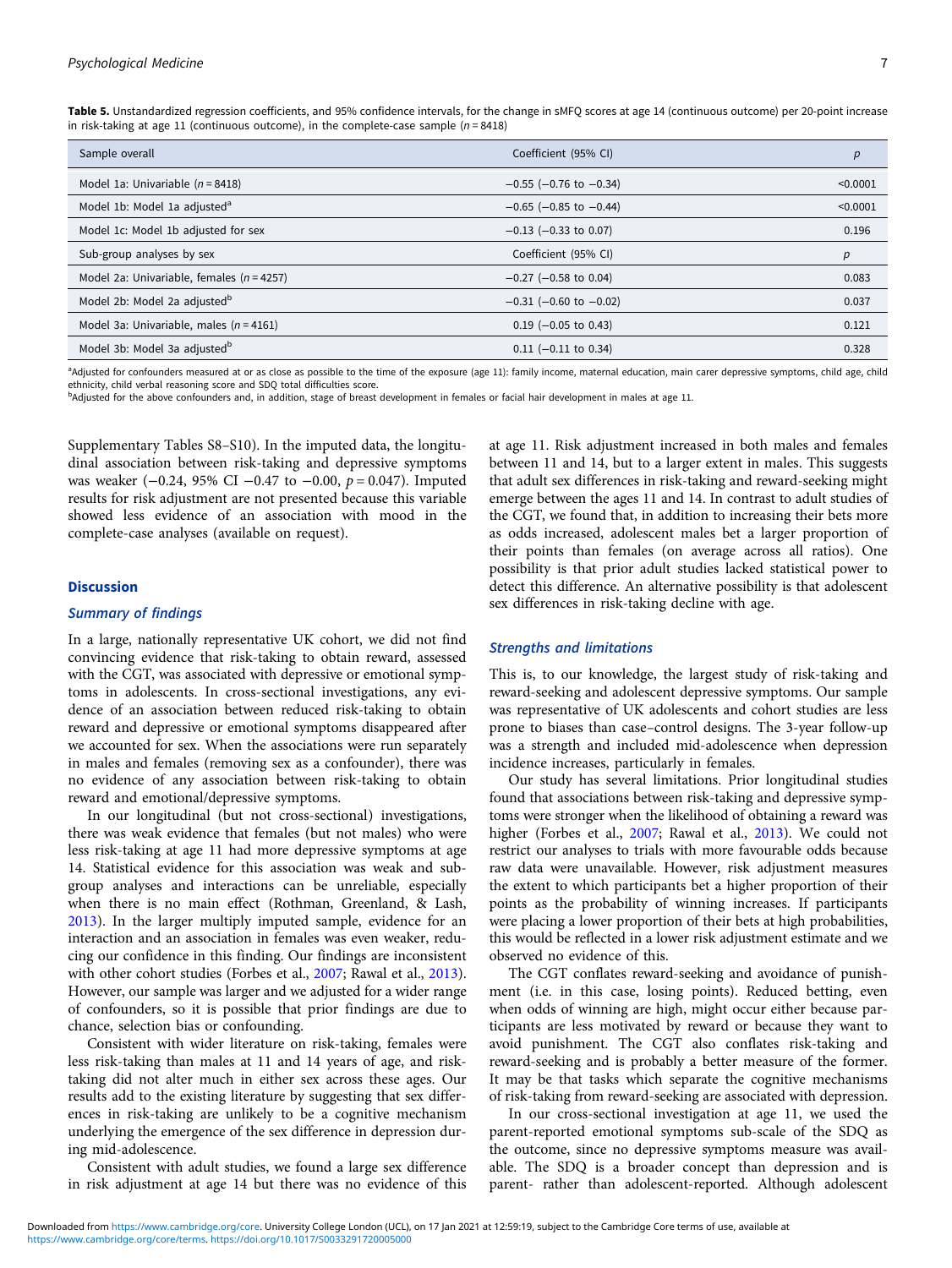<span id="page-7-0"></span>reports of their depressive symptoms would have been preferable, depressive symptoms are relatively uncommon and difficult to reliably assess at age 11, so the broader emotional problems scale of the SDQ might better capture mood disturbances at this age. In longitudinal analyses, we adjusted for children's emotional and behavioural problems rather than depressive symptoms at baseline. Adjusting for a wider range of symptoms at this age is likely to be a better way of accounting for differences in future depression risk, although residual confounding by childhood depression is still possible. We assessed pubertal status using a single-item measure which, although strongly associated with depression in females (Joinson et al., 2012; Lewis et al., 2018), is likely to be a crude assessment of the complexities of pubertal development. Missing data are a limitation of all cohort studies. We used two methods to reduce the possibility of attrition and non-response bias and our findings were consistent across these approaches.

Finally, future studies could investigate the developmental trajectories of risk-taking and depressive symptoms, which are both likely to change during adolescence. We were unable to take this approach because at least three measurement points are recommended to calculate a trajectory and the CGT was only available at ages 11 and 14 (Whittaker & Khojasteh, [2017](#page-8-0)).

#### **Implications**

We found some evidence, albeit weak, that lower risk-taking might precede depressive symptoms in adolescent females. We interpreted this finding with caution, but it would be worth investigating in future studies with sufficient power to test interactions between depression and sex. Although we had a large sample, we might still have been underpowered to detect an association in males. The effect size we observed in females was small and there were fewer males with exposure and outcome. However, we cannot rule out the possibility that reduced risk-taking is a risk factor for depressive symptoms in females but not in males. Potential mechanisms underlying this association in females likely involve a complex combination of biological, psychological and social factors. Sex hormones, which were unavailable in the present study, are one potential avenue for future research, along with social and psychological mechanisms.

Our lack of evidence for associations between risk-taking to obtain reward and depressive symptoms might have occurred for several reasons. Risk-taking to obtain reward, at least how it is assessed in the CGT, might not be related to depressive symptoms in children and adolescents. This is an important possibility, and one we cannot rule out. If so, it has implications for how we think about the aetiology, treatment and prevention of depressive symptoms in children and adolescents. There is strong evidence, albeit in adults, that positive information processing is reduced in depression whilst negative information processing is unaltered (Lewis et al., 2017). It is possible that, in our study, the association between depressive symptoms and reward-seeking was masked by the conflation of positive and negative processing. It is also possible that more self-relevant or emotional information is important for emotional and depressive symptoms. In adult experimental psychopharmacology studies, antidepressants were found to modify recall of self-relevant personality descriptors and recognition of emotional facial expressions (Harmer, Duman, & Cowen, 2017). Adolescence is a time when peer influences become more important and social information might be more pertinent to depressive symptoms.

Supplementary material. The supplementary material for this article can be found at <https://doi.org/10.1017/S0033291720005000>

Acknowledgements. We are extremely grateful to the families who took part in the study, and the researchers and study personnel for all of their hard work. The Millennium Cohort Study is core funded by the Economic and Social Research Council (ESRC) and a consortium of Government departments. The authors gratefully acknowledge access to the Millennium Cohort Study data, provided by the Institute of Education, Centre for Longitudinal Studies.

#### References

- Arnett, J. (1994). Sensation seeking: A new conceptualization and a new scale. Personality and Individual Differences, 16(2), 289–296. [https://doi.org/10.](https://doi.org/10.1016/0191-8869(94)90165-1) [1016/0191-8869\(94\)90165-1](https://doi.org/10.1016/0191-8869(94)90165-1).
- Button, K. S., Ioannidis, J. P. A., Mokrysz, C., Nosek, B. A., Flint, J., Robinson, E. S. J., & Munafò, M. R. (2013). Power failure: Why small sample size undermines the reliability of neuroscience. Nature Reviews Neuroscience, 14(5), 365–376. <https://doi.org/10.1038/nrn3475>.
- Charness, G., & Gneezy, U. (2012). Strong evidence for gender differences in risk taking. Journal of Economic Behavior and Organization, 83(1), 50–58. [https://doi.org/10.1016/j.jebo.2011.06.007.](https://doi.org/10.1016/j.jebo.2011.06.007)
- Clark, L., Dombrovski, A. Y., Siegle, G. J., Butters, M. A., Shollenberger, C. L., Sahakian, B. J., & Szanto, K. (2011). Impairment in risk-sensitive decisionmaking in older suicide attempters with depression. Psychology and Aging, 26(2), 321–330. [https://doi.org/10.1037/a0021646.](https://doi.org/10.1037/a0021646)
- Deakin, J., Aitken, M., Robbins, T., & Sahakian, B. J. (2004). Risk taking during decision-making in normal volunteers changes with age. Journal of the International Neuropsychological Society, 10(4), 590–598. [https://doi.org/](https://doi.org/10.1017/S1355617704104104) [10.1017/S1355617704104104](https://doi.org/10.1017/S1355617704104104).
- de Siqueira, A. S. S., Flaks, M. K., Biella, M. M., Mauer, S., Borges, M. K., & Aprahamian, I. (2018). Decision making assessed by the Iowa gambling task and major depressive disorder: A systematic review. Dementia e Neuropsychologia, 12(3), 250–255. [https://doi.org/10.1590/1980-57642018dn12-](https://doi.org/10.1590/1980-57642018dn12-030005) [030005](https://doi.org/10.1590/1980-57642018dn12-030005).
- Eshel, N., & Roiser, J. P. (2010). Reward and punishment processing in depression. Biological Psychiatry, 68(2), 118–124. [https://doi.org/10.1016/j.biop](https://doi.org/10.1016/j.biopsych.2010.01.027)[sych.2010.01.027.](https://doi.org/10.1016/j.biopsych.2010.01.027)
- Forbes, E. E., Shaw, D. S., & Dahl, R. E. (2007). Alterations in reward-related decision making in boys with recent and future depression. Biological Psychiatry, 61(5), 633–639. <https://doi.org/10.1016/j.biopsych.2006.05.026>.
- Halahakoon, D. C., Kieslich, K., O'Driscoll, C., Nair, A., Lewis, G., & Roiser, J. P. (2020). Reward-processing behavior in depressed participants relative to healthy volunteers: A systematic review and meta-analysis. JAMA Psychiatry, 77(12), 1–10. https://doi.org/10.1001/jamapsychiatry.2020.2139.
- Harmer, C. J., Duman, R. S., & Cowen, P. J. (2017). How do antidepressants work? New perspectives for refining future treatment approaches. The Lancet. Psychiatry, 4(5), 409–418. [https://doi.org/10.1016/S2215-0366\(17\)30015-9](https://doi.org/10.1016/S2215-0366(17)30015-9).
- Joinson, C., Heron, J., Araya, R., Paus, T., Croudace, T., Rubin, C., … Lewis, G. (2012). Association between pubertal development and depressive symptoms in girls from a UK cohort. Psychological Medicine, 42(12), 2579– 2589. [https://doi.org/10.1017/S003329171200061X.](https://doi.org/10.1017/S003329171200061X)
- Joshi, H., & Fitzsimons, E. (2016). The UK Millennium Cohort Study: The making of a multipurpose resource for social science and policy. Longitudinal and Life Course Studies, 7(4), 409–430.
- Kyte, Z. A., Goodyer, I. M., & Sahakian, B. J. (2005). Selected executive skills in adolescents with recent first episode major depression. Journal of Child Psychology and Psychiatry, 46(9), 995–1005. [https://doi.org/10.1111/j.1469-](https://doi.org/10.1111/j.1469-7610.2004.00400.x) [7610.2004.00400.x.](https://doi.org/10.1111/j.1469-7610.2004.00400.x)
- Lewis, G., Ioannidis, K., van Harmelen, A.-L., Neufeld, S., Stochl, J., Lewis, G., … Goodyer, I. (2018). The association between pubertal status and depressive symptoms and diagnoses in adolescent females: A population-based cohort study. PLoS ONE, 13(6), e0198804. Retrieved from [http://www.](http://www.ncbi.nlm.nih.gov/pubmed/29912985) [ncbi.nlm.nih.gov/pubmed/29912985.](http://www.ncbi.nlm.nih.gov/pubmed/29912985)
- Lewis, G., Kounali, D.-Z., Button, K. S., Duffy, L., Wiles, N. J., Munafò, M. R., … Lewis, G. (2017). Variation in the recall of socially rewarding information and depressive symptom severity: A prospective cohort study. Acta